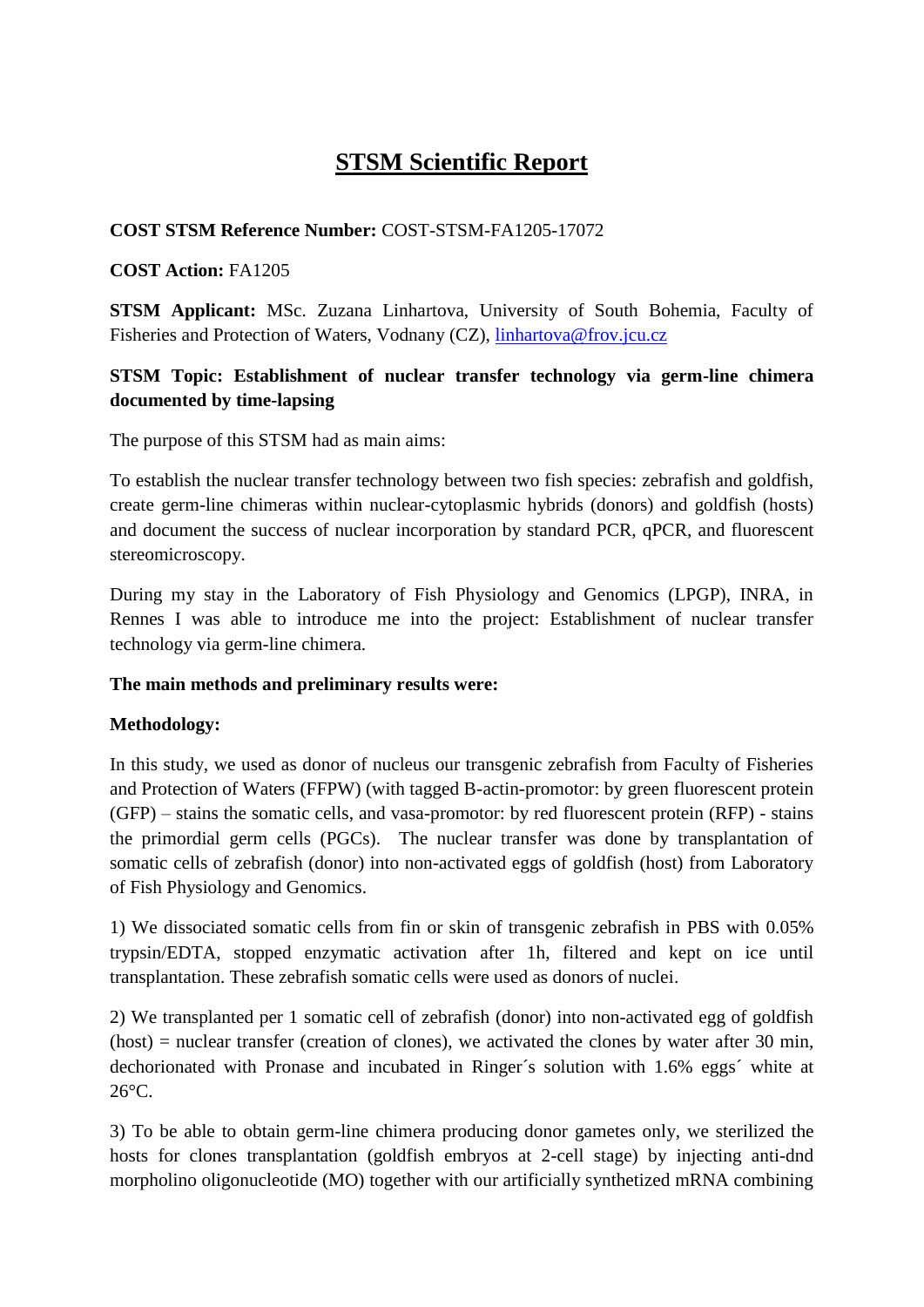Green Fluorescent Protein: GFP-nanos1 3'UTR mRNA as a control if MO functions well. If the MO functions, no PGCs will be labeled by GFP.

4) We transplanted the blastomeres (marginal layer) of clones (containing PGCs) with transferred donor nucleus into the sterilized host - goldfish embryos at midblastula transition (MBT) stage.

5) To exactly define the expression of germ cell genes of generated nuclear-cytoplasmic hybrids in time, we documented the migration routes of PGCs in the new created germ-line chimeras under fluorescent stereomicroscope with camera by pictures and time-laps. If the transplanted nuclei of transgenic zebrafish successfully incorporated to embryos of goldfish, then the PGCs of goldfish will be labeled with RFP (red expression) and somatic cells with GFP (green expression).

6) To validate if the created clones accepted transplanted nucleus and if it proliferated in clones and also chimeras, we analyzed the samples by using molecular analysis PCR and qPCR with species specific primers for zebrafish and goldfish.

7) PCR: A) Firstly we extracted genome DNA of clones, chimeras and controls (eggs of zebrafish/goldfish).

 B) We used for each fish specie 1 "specie" specific primer for its DNA: for zebrafish called as ZF J.J. (bp length 1kb); goldfish: G2 (microsatellite; 250 bp)

 C) Samples: 1) positive and negative controls of samples of zebrafish, n=8 (numbers are numbers of eggs used for DNA extraction): 1Z, 5Z, 10Z, Czf (control DNA from LPGP) tested with zebrafish primer (ZF J.J.) = positive controls and goldfish primer (G2) = negative controls (Fig. 4.)

 2) positive and negative controls of samples of goldfish (6 samples): G1C, G20, Cg (control DNA from LPGP) tested with goldfish primer  $(G2)$  = positive controls and zebrafish primer  $(ZF J.J.)$  = negative controls (Fig. 4.)

 3) negative controls for PCR amplification with no template (Czf- and Cg-) (Fig. 4.)

 4) 3 clones and 9 chimeras (triplicates from each clone): 12 samples tested with zebrafish primer (Fig. 5.) and goldfish primers (Fig. 6.)

8) qPCR: the specifity and sensitivity of designed primers for gonads of both species: Vasa and for housekeeping genes: B-actin (both species) and ubiquitin (zebrafish) were tested on cDNA of same samples used for PCR (in STSM report of Ksenia Pocherniaievaia).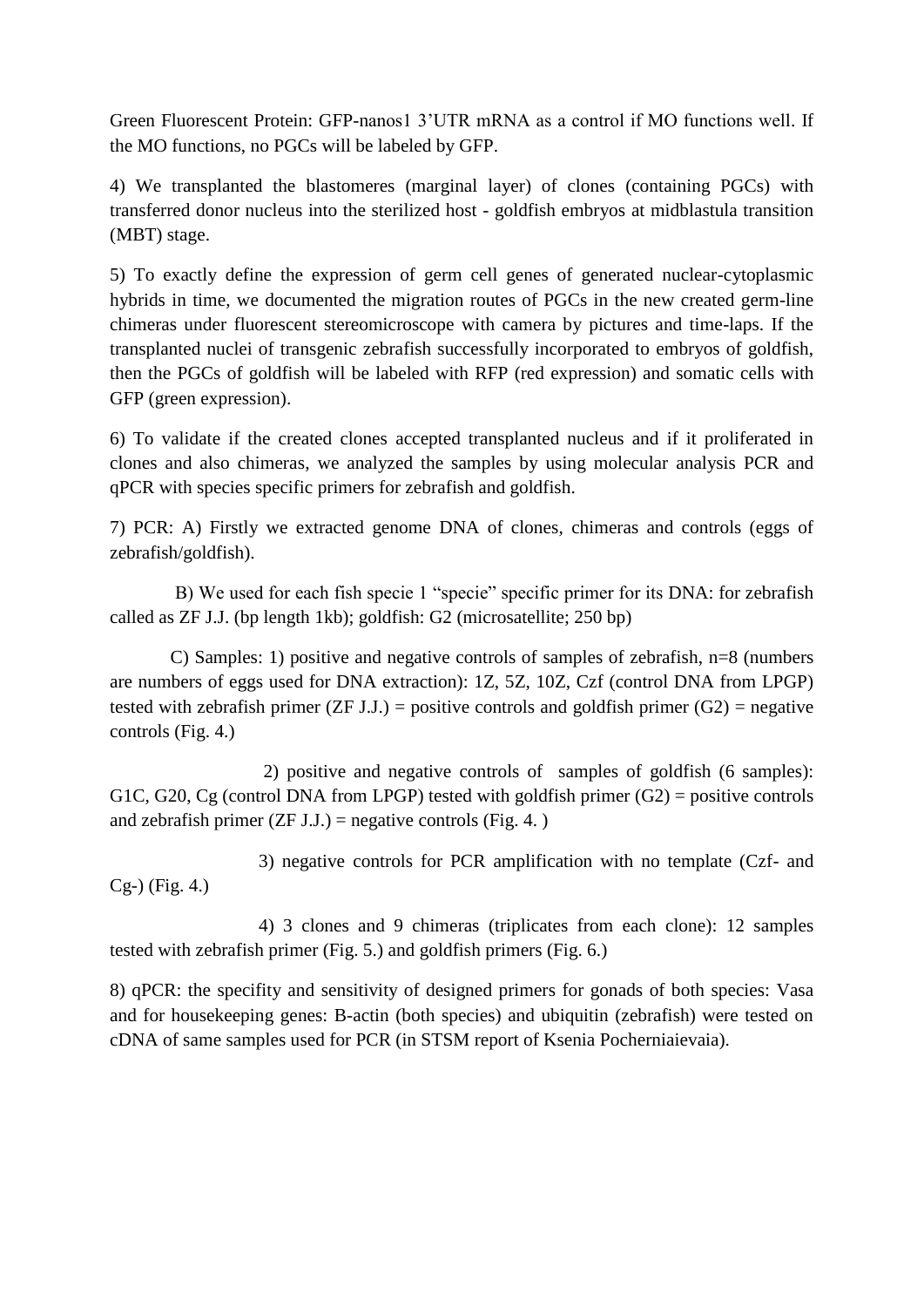# **Preliminary results:**

# **1) Transplantation experiments and creating germ-line chimeras:**

Figures show transplanted somatic cells (green cells in the tail of embryo in Fig. 1.) and PGCs (red cells in Fig. 2.) in goldfish/zebrafish gem-line chimera after transplantation of blastomeres with transferred donor (zebrafish) nucleus. Control GFP-MO group, where no PGCs should be labeled (Fig. 3.). Unfortunately the MO did not completely sterilized the hosts (goldfish) – GFP also labeled the PGCs (green cells) of host (Fig. 3), therefore we have to repeat these experiments. Also we found out that the somatic cell of zebrafish cannot proliferate in goldfish, therefore we will repeat this part of nuclear transfer within one fish specie (clones of one specie - goldfish somatic cell in goldfish embryo).

**Fig. 1. and 2.:** Goldfish/zebrafish gem-line chimera after transplantation of blastomeres with transferred donor (zebrafish) nucleus.



**Fig. 3.:** GFP-MO injected goldfish embryo (host).

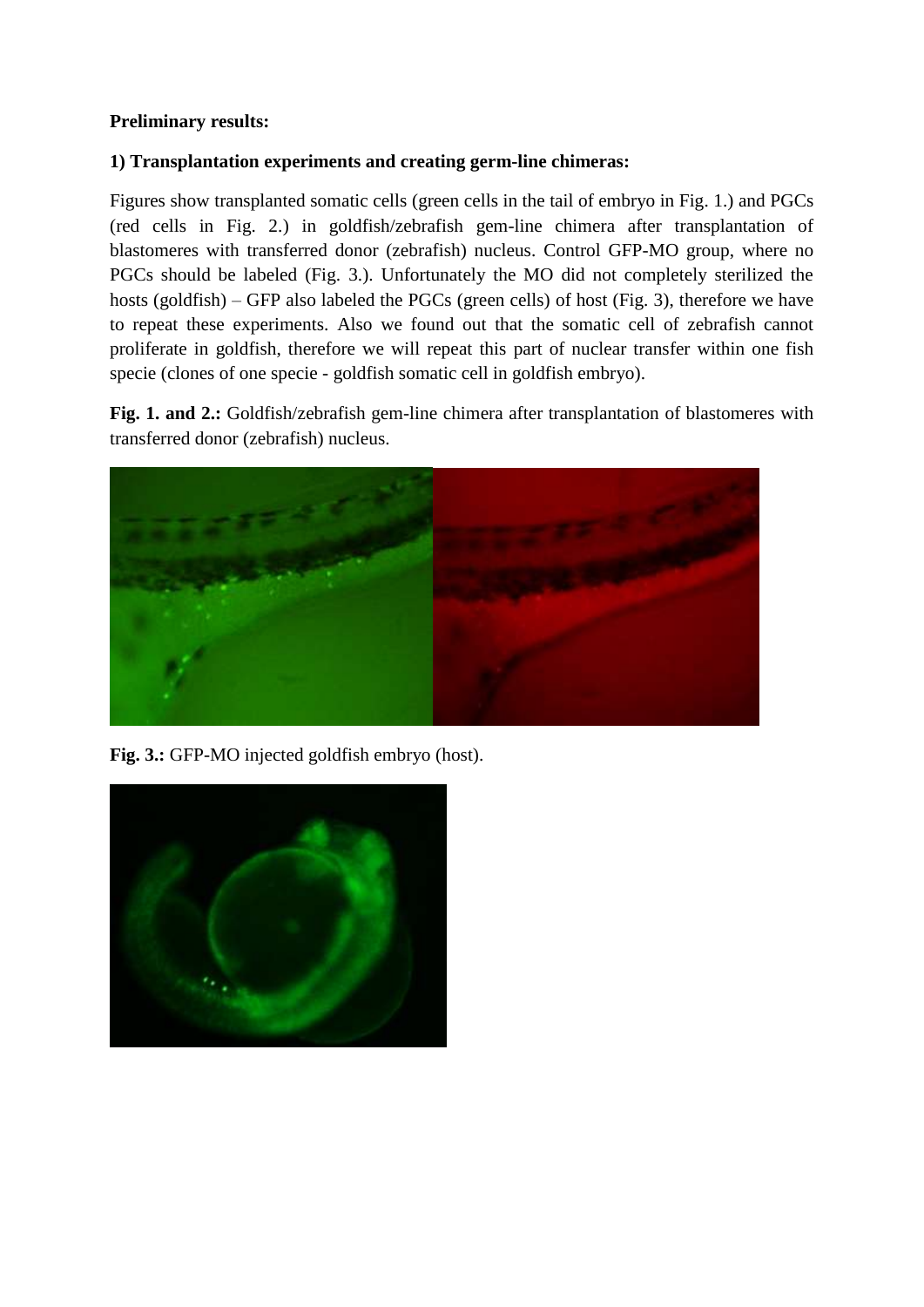# **2) PCR analysis**

Results are shown on 3 gels (Fig. 4.-6.). Z1B (DNA from 1 zebrafish egg), 5Z (5 zebrafish eggs , 10Z (10 zebrafish eggs), Czf (control zebrafish DNA from LPGP), G1C (DNA from 1 goldfish egg), 20G (20 goldfish eggs), Cg (control goldfish DNA from LPGP), Czf- and Cg- (negative controls for PCR); CL1,1, CL2,1 and CL2,2 (3 clones); CH1,1A, CH1,1B and CH1,1C (chimeras created from clone CL1,1); CH2,1A, CH2,1B and CH2,1C (chimeras created from clone CL2,1); CH2,2A, CH2,2B and CH2,2C (chimeras created from clone CL2,2);

We obtained nice results in Fig. 4. - our primers were specie specific, Fig. 5. shows that from 3 clones one clone CL1\_1 was positive with incorporation of zebrafish DNA, Fig. 6. confirmed that chimeras are goldfish as was expected.

Fig. 4.: Positive and negative controls of zebrafish and goldfish.



(ZF J.J.) (G2) (ZF J.J.) (ZF J.J.)(G2) (G2) (no DNA)